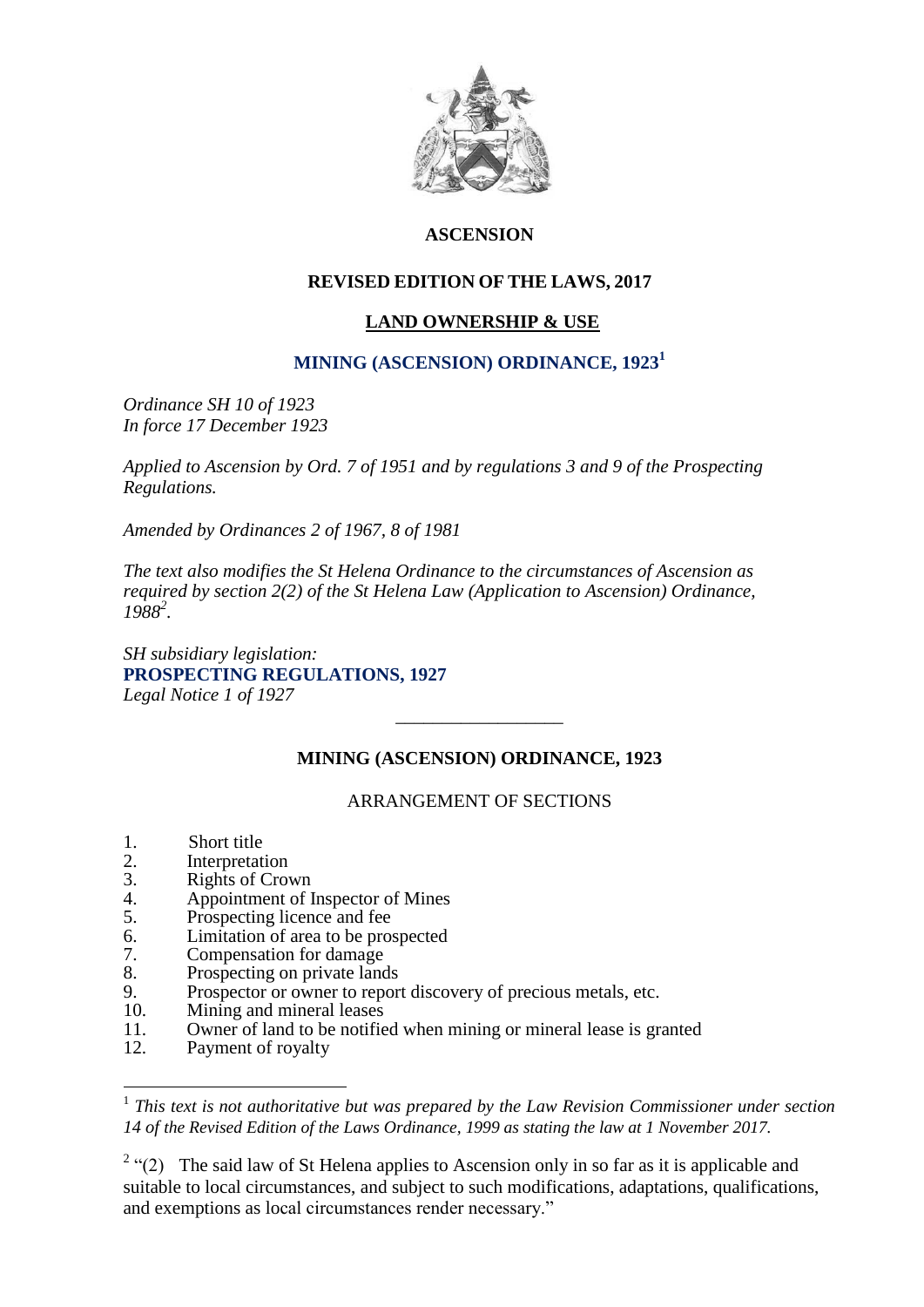13. Governor may make regulations<br>14 Penalty

14. Penalty<br>15. Offence

Offences

Schedule: Forms

AN ORDINANCE to regulate prospecting and mining in Ascension.

## **Short title**

**1.** This Ordinance may be cited as the Mining (Ascension) Ordinance, 1923.

## **Interpretation**

- **2.** In this Ordinance, unless the context otherwise requires—
- **"lands"** include all lands in Ascension except—
	- *(a)* lands dedicated to or set apart for any public purpose; and
	- *(b)* lands declared by the Governor by notice in the *Gazette* to be exempted from the operation of this Ordinance;
- **"minerals"** means all minerals or mineral substances other than gold or precious stones which are of commercial value, except mineral oils and those required locally for building purposes, road metal or agriculture;
- **"mining lease"** means a lease granted for the purpose of mining for precious metals or precious stones or for any purpose connected with such mining;
- **"prospect"** means to search for precious metals, precious stones, baser metals and minerals on any non-exempted lands;
- **"prospector"** means the holder of a prospecting licence from the Governor entitling the holder to prospect;
- **"regulations"** means regulations made under this Ordinance.

## **Rights of Crown**

**3.** Nothing in this Ordinance abridges or controls the rights and powers of Her Majesty in respect of precious metals, precious stones, baser metals and minerals otherwise than in this Ordinance is expressly provided.

### **Appointment of Inspector of Mines**

**4.** The Governor may appoint an officer to be Inspector of Mines and other officers for the purposes of this Ordinance and may make regulations prescribing their powers and duties.

### **Prospecting licence and fee**

**5. (1)** The Governor may issue one or more prospecting licences in Form 1 in the Schedule to any person, and in the case of a company to any person duly authorised by the company permitting the person to prospect for precious metals, precious stones and baser metals and minerals on any non-exempted lands.

- **(2)** A prospecting licence -
- *(a)* must be issued for one district only and upon payment in advance of the sum of  $£6$  ;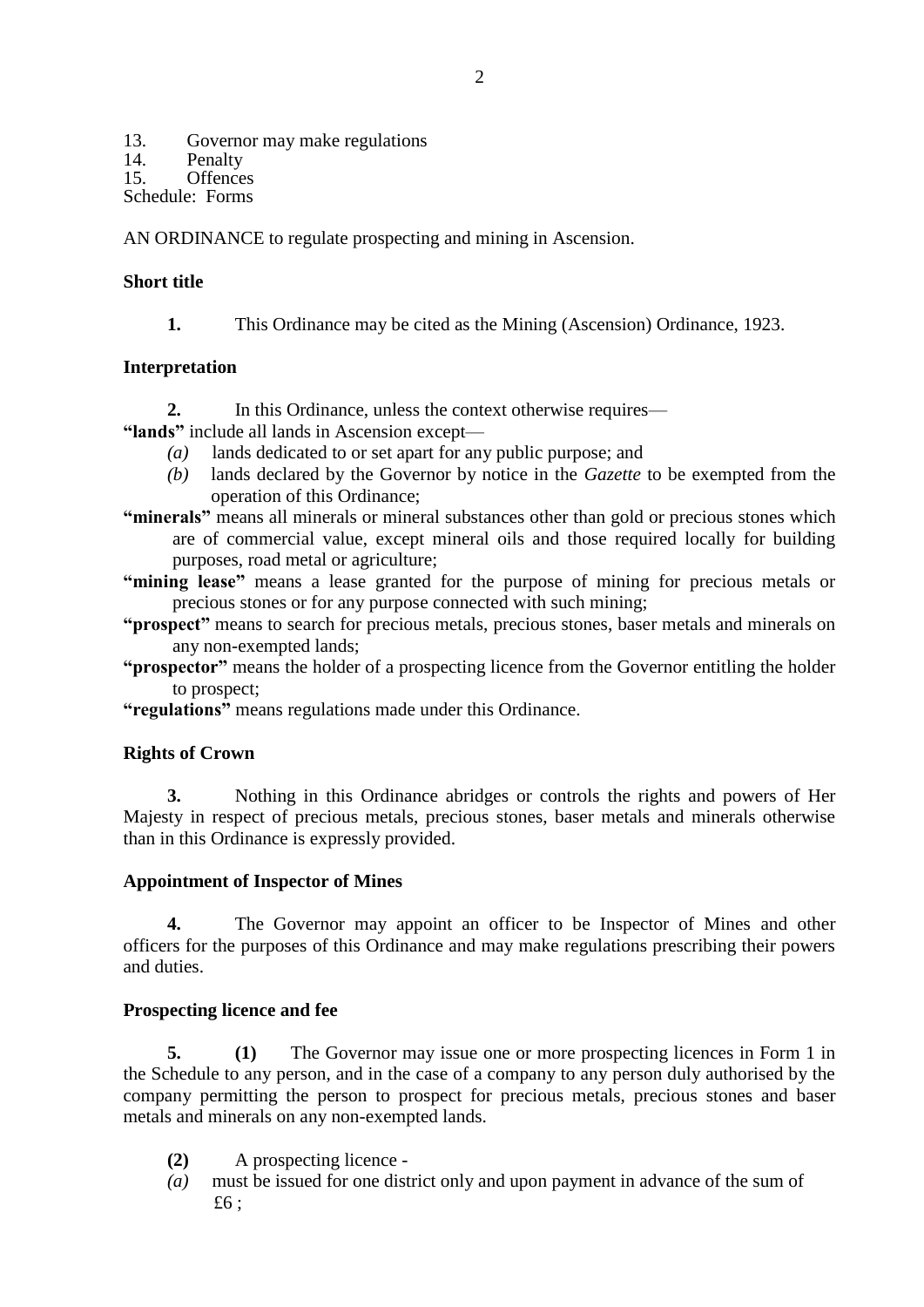- *(b)* continues in force for 6 months unless cancelled; and
- *(c)* may be renewed for successive periods of 6 months on the same terms at the discretion of the Governor.

### **Limitation of area to be prospected**

**6.** (1) A prospector must prospect only within the area or lands comprised in the prospecting licence, to the satisfaction of the Governor, and in accordance with any regulations.

**(2)** A prospector who fails to comply with subsection (1) commits an offence. Penalty: As provided in section 14; and cancellation of the prospecting licence at any time.

## **Compensation for damage**

**7.** Compensation must be paid by the prospector to any inhabitants of the area or lands comprised in the prospecting licence, at a rate the Governor considers to be fair and reasonable, for any loss or damage caused to the inhabitants by the prospector in the course of prospecting.

**(2)** A prospector who fails to comply with subsection (1) commits an offence. Penalty: As provided in section 14.

## **Prospecting on private lands**

**8. (1)** A person who is not the owner must not prospect upon any lands in private ownership until the person has entered into a bond in Form 2 in the Schedule in an amount, with or without sureties, the Governor determines for the due and proper repair of any damage done to the land in the course of such prospecting and for the payment of any sums due by the prospector.

**(2)** A prospector who enters upon private lands for the purpose of prospecting, must immediately notify the owner in writing of the fact.

**(3)** A prospector who fails to comply with subsection (1) or (2) commits an offence. Penalty: As provided in section 14.

### **Prospector or owner to report discovery of precious metals, etc.**

**9.** Every prospector or owner who has a prospecting licence must report to the Governor within 14 days any discovery which the prospector or owner has made of precious metals or precious stones upon any area or lands comprised in the licence, or upon any other lands.

(2) A prospector or owner who fails to comply with subsection (1) commits an offence.

Penalty: As provided in section 14.

## **Mining and mineral leases**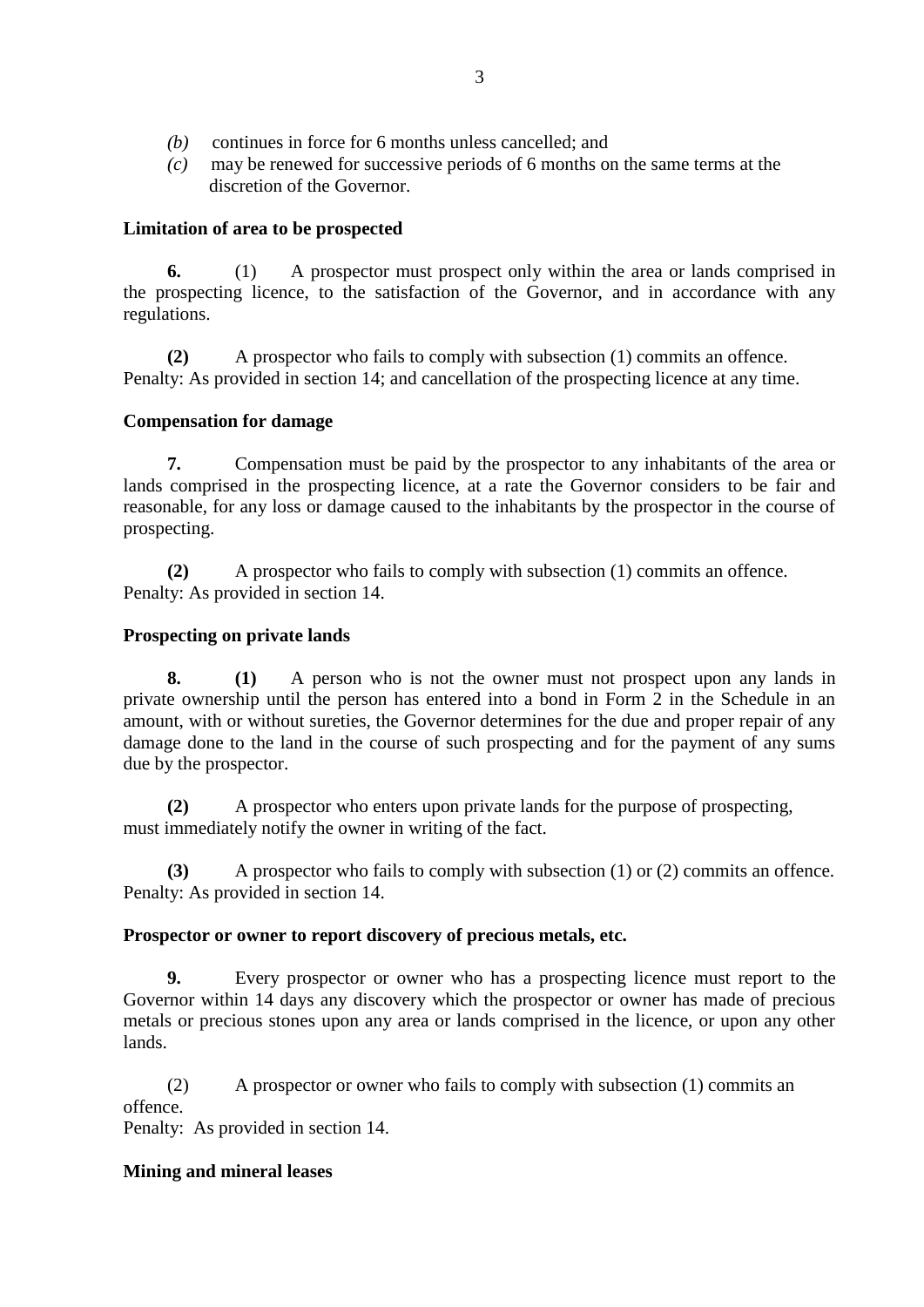**10. (1)** The Governor may grant to an owner of land, or to any person who has prospected in accordance with this Ordinance to the satisfaction of the Governor, one or more mining leases upon terms prescribed by regulations.

**(2)** The Governor may grant a mineral lease to any person upon terms prescribed by regulations.

## **Owner of land to be notified when mining or mineral lease is granted**

**11. (1)** The owner of any land over which it is proposed to grant a mining or mineral lease must be duly notified.

**(1A)** The owner may within one month after receiving such notice lodge objections to the grant of such lease for decision of the Supreme Court.

**(2)** The owner of any land over which a mining or mineral lease has been granted is entitled to receive one-third of the rent accruing from the lease to the Government.

**(3)** The owner of any land over which a mining or mineral lease has been granted may apply to the Governor for the cancellation of the lease on the ground of improper or insufficient working or for any other sufficient cause.

## **Payment of royalty**

**12.** There is payable to the public revenue a royalty as prescribed by the Governor in Council upon the gross output of all precious metals and precious stones and all baser metals or minerals found in and extracted from any land, and the Governor in Council may alter or amend any such royalty and prescribe the payment of other royalties instead.

### **Governor may make regulations**

**13. (1)** The Governor may make regulations with regard to the following matters—

- *(a)* defining generally the size and character of areas in respect of which prospecting licences and mining or mineral leases may be granted;
- *(b)* any matters required by this Ordinance to be prescribed by regulations and any matters appearing to the Governor to require the making of regulations to give effect to this Ordinance.

**(2)** Regulations under subsection (1) take effect from the date of their publication in the *Gazette* but are subject to the approval of a Secretary of State. A regulation that is disapproved by a Secretary of State continues to have effect until notice of the disapproval has been received and published by the Governor in the *Gazette*.

## **Penalty**

**14.** A person who commits an offence against this Ordinance or the regulations is liable to a fine of £250 or imprisonment for 3 years, or both.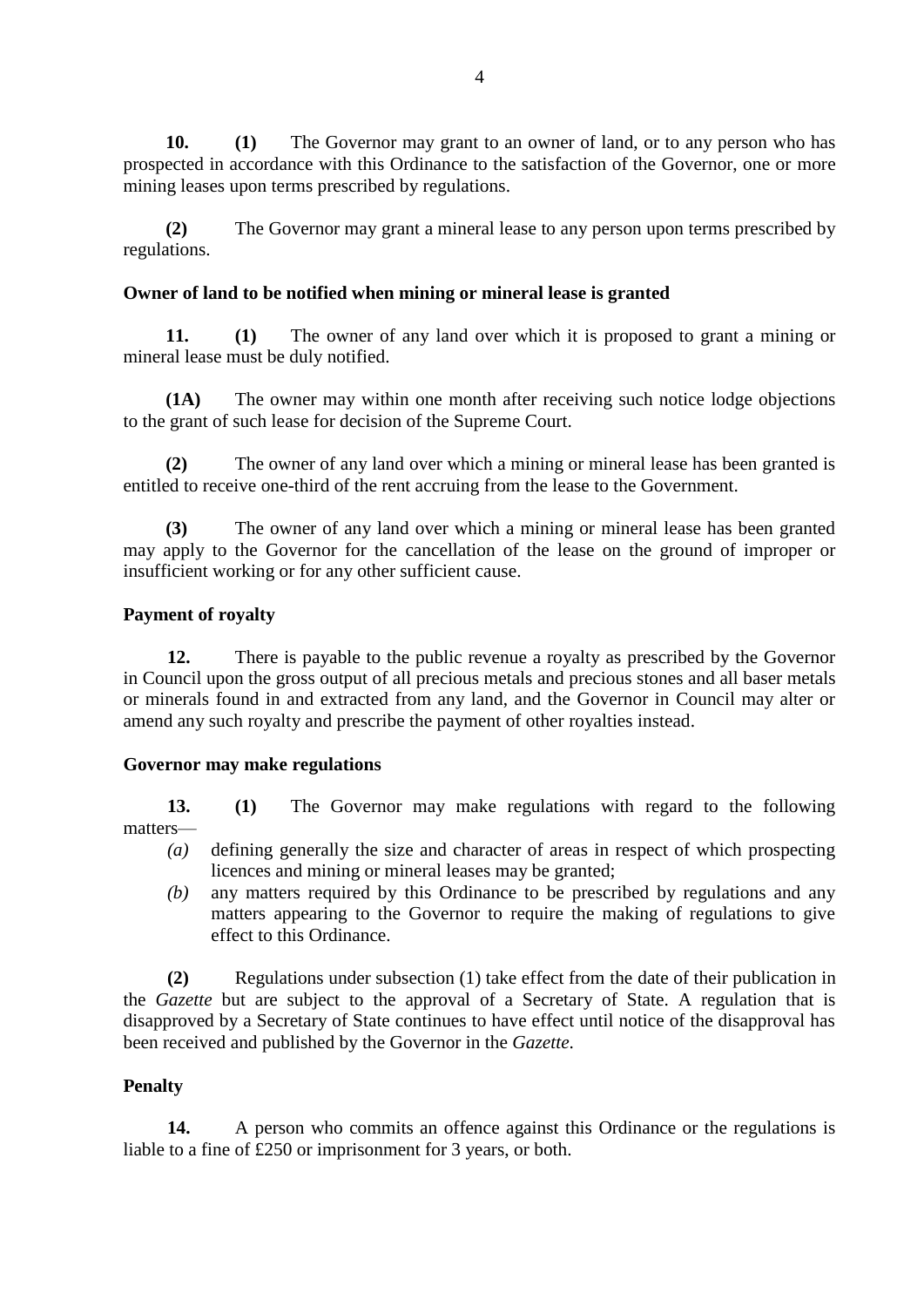### **Offences**

**15.** All offences against this Ordinance may be tried on indictment in the Supreme Court or summarily in the Magistrates' Court and must be prosecuted at the instance only of the Attorney General or other officer lawfully authorised for the purpose.

#### **SCHEDULE**

(Sections 5 and 8)

### **FORMS**

### **FORM 1**

(Section 5)

#### PROSPECTING LICENCE

Licence is hereby granted to ……………….. of ...............….... to prospect and search for precious metals, precious stones, ores, metals and other minerals on certain lands, viz.— [specify the lands] during the period from ...................……..... to ............……….......... The licensee has paid in advance the sum of £ ....................... .

Signed Governor

### **FORM 2**

\_\_\_\_\_\_\_\_\_\_\_

(Section 8)

### **BOND**

On the ...................…... day of ......................, 20.................... A.B. residing at ………………………….………….……acknowledges himself/herself to be indebted to our

Sovereign Queen in the sum of ...........…………………...….........

and C.D. and E.F. severally acknowledge themselves to be indebted to the Queen in the sum of ...........…………...........

to be levied on their and each of their goods and lands upon condition that the said A.B. must make good and proper repair of any surface damage done by A.B. on any land upon which A.B has obtained a licence to prospect and for the due payment of the sums accruing to any owner from the said A.B.

| Signed A.B |  |
|------------|--|
| $C.D.$     |  |

E.F.……

Witnessed…….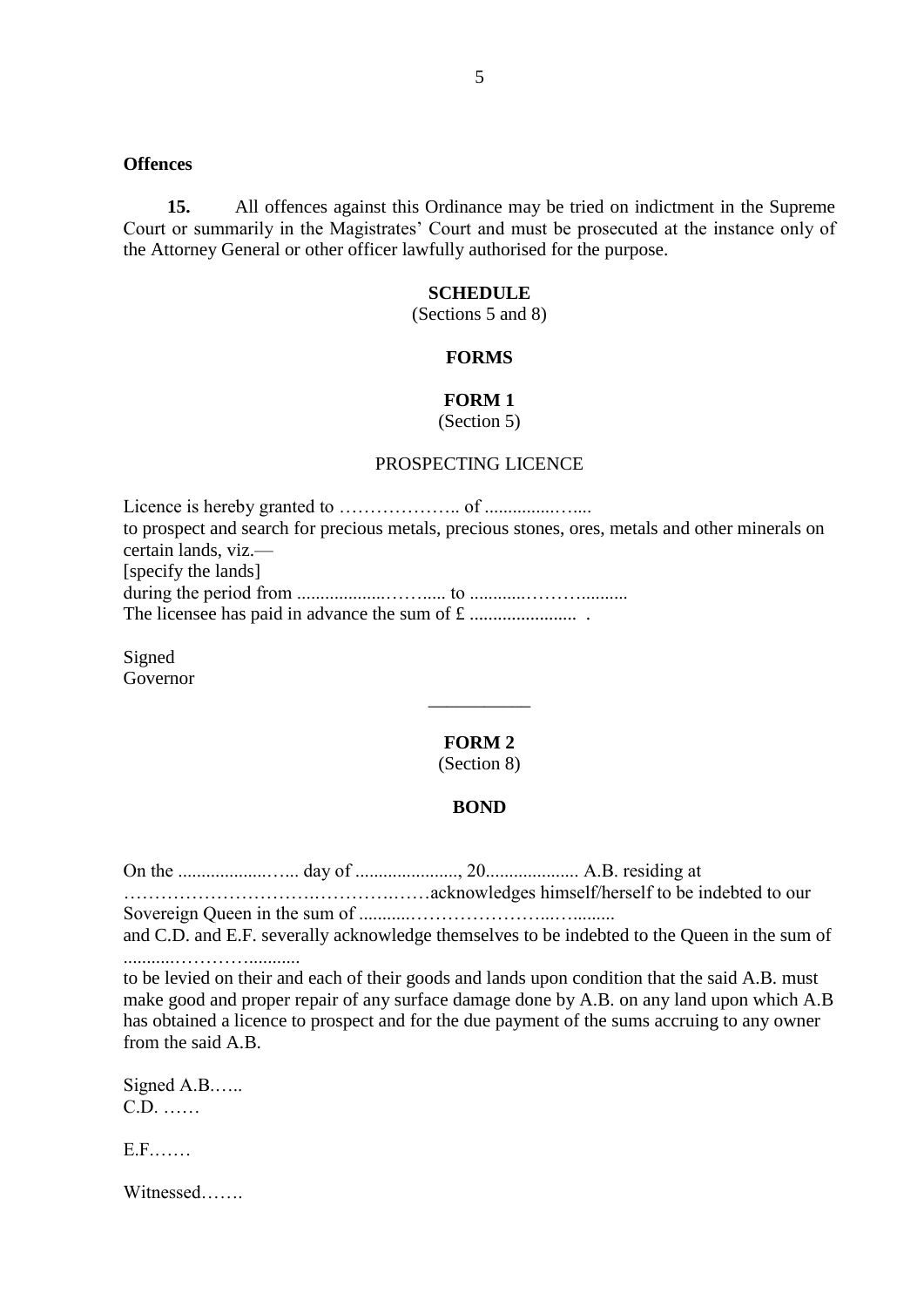## **MINING ORDINANCE, 1923**

\_\_\_\_\_\_\_\_\_\_\_\_\_\_\_\_\_\_\_

**PROSPECTING REGULATIONS, 1927** (Section 13)

# TABLE OF CONTENTS

- 1. Citation
- 2. Need for licence
- 3. Application for licences
- 4. Exclusive prospecting rights
- 5. Beacons
- 6. One area for each licence
- 7. Maximum areas
- 8. Registration of areas
- 9. Applications for registration
- 10. Abandonment of operations

### **Citation**

**1.** These Regulations may be cited as the Prospecting Regulations, 1927.

### **Need for licence**

**2.** It is an offence for a person to prospect on lands within Ascension without the licence of the Governor.

Penalty: As provided in section 14 of the Ordinance.

### **Application for licences**

**3.** The application for a prospecting licence must be addressed in the first instance through the Administrator of Ascension.

### **Exclusive prospecting rights**

- **4.** The holder of a prospecting licence -
- *(a)* may select any area not exceeding one square mile in extent within the limits of the district covered by the licence; and
- *(b)* over such area has the exclusive right of prospecting for the duration of the licence.

### **Beacons**

**5.** The area selected under regulation 4 must be delimited on the ground by beacons of white stones.

**(2)** A person who fails to comply with subsection (1) commits an offence. Penalty: As provided in section 14 of the Ordinance.